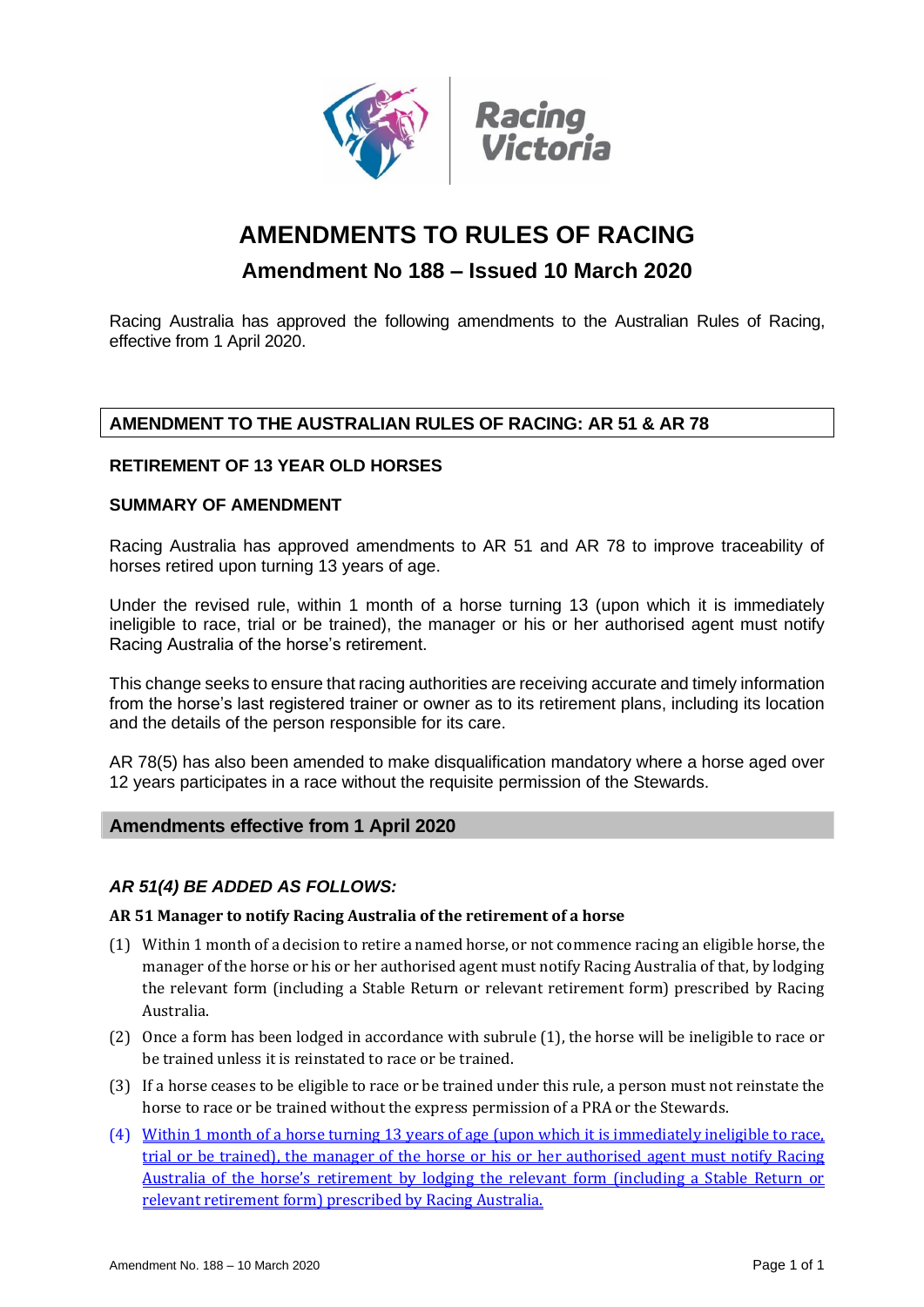# *AR 78(4) & (5) BE AMENDED AS FOLLOWS:*

#### **AR 78 12+ year old horses**

- (1) Subject to subrule (2), if a horse is aged 12 years or more:
	- (a) the horse is ineligible for; and
	- (b) a person must not enter or start the horse in,

any race.

- (2) The Stewards may give their express permission for a horse aged 12 years to start in a race/s during its 12 year old racing season, if:
	- (a) the trainer provides to the Stewards a veterinary report in respect of the horse's condition and suitability to race, and any other information, examination or report as required by the Stewards; and
	- (b) the Stewards are satisfied that the horse is suitable to race.
- (3) Any permission granted by the Stewards under subrule (2) expires at the conclusion of the horse's 12 year old racing season, or earlier as provided by the Stewards.
- (4) Upon a horse turning 13 years of age, it is immediately retired and de-registered under these Australian Rules and is ineligible to race, trial or be trained.
- (5) If a horse aged 12 years participates in any race without the permission of the Stewards in accordance with this rule, or if a horse over 12 years participates in a race, the horse may be disqualified from the relevant race.
- (4) Upon a horse turning 13 years of age, it is immediately ineligible to race, trial or be trained.
- (5) If a horse aged 12 years participates in any race without the permission of the Stewards in accordance with this rule, or if a horse over 12 years participates in a race, the horse must be disqualified from the relevant race.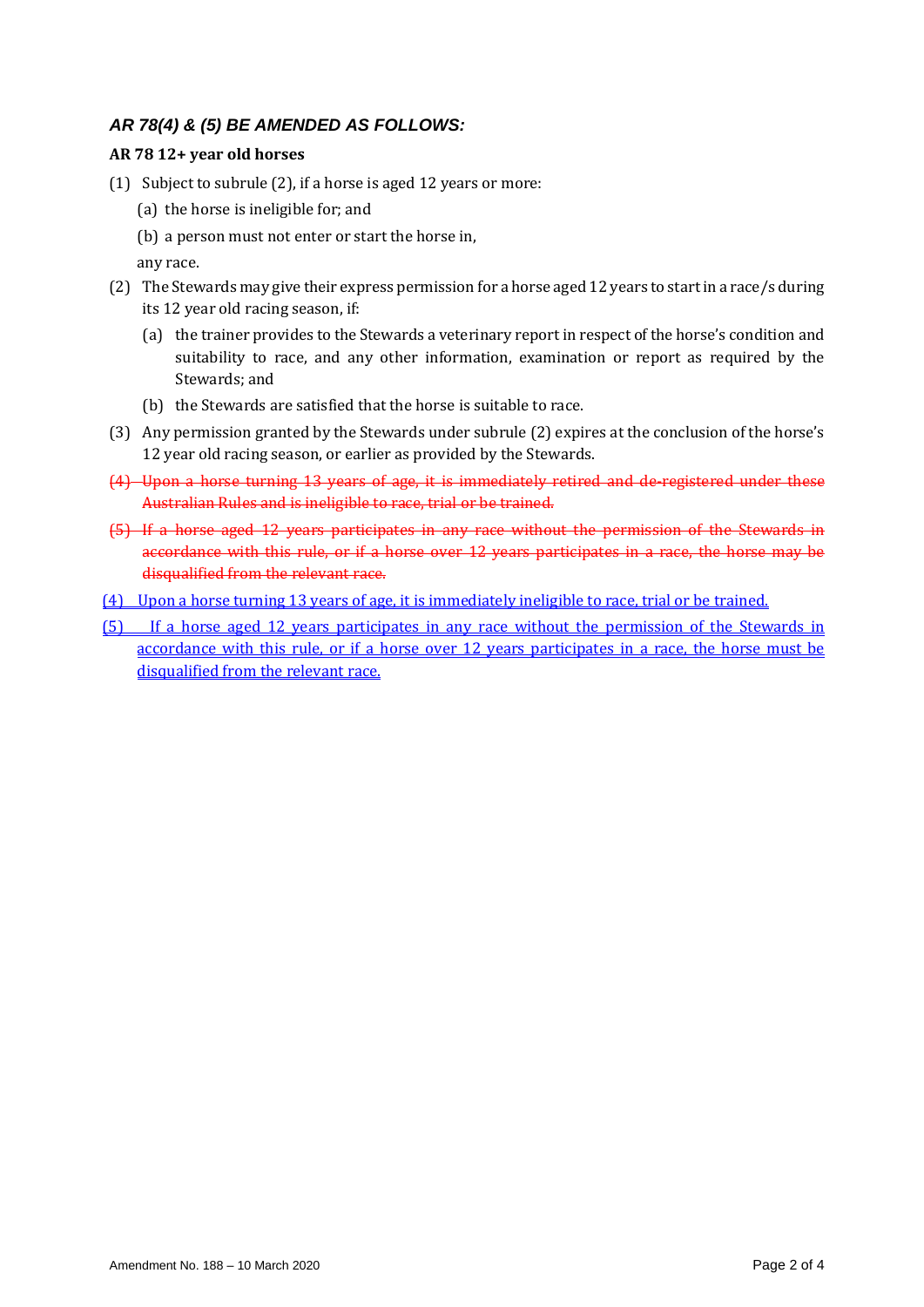## **AMENDMENT TO THE AUSTRALIAN RULES OF RACING: AR 123**

#### **SAFETY VESTS**

#### **SUMMARY OF AMENDMENT**

Racing Australia has approved the use of Level 2 safety vests by riders. However, riders may continue to use Level 1 safety vests. The rule has been amended accordingly.

The Level 2 safety vest is significantly thicker and bulkier than the Level 1 safety vest and, therefore, may not always be appropriate in Australian conditions. This is why riders may wear either a Level 1 or 2 safety vest, provided it complies with the relevant standard and has been approved for use by Racing Australia.

The only Level 2 safety vest that Racing Australia has approved for use is the 'Vipa II' (manufactured by Vipatech), which satisfies the requirements of EN 13158:2018.

Other Level 2 safety vests which meet the relevant standard may be subsequently approved upon provision of appropriate evidence to Racing Australia.

A number of amendments have also been made to improve the readability of the rule.

#### **Amendments effective from 1 April 2020**

### *AR 123 BE DELETED AND REPLACED AS FOLLOWS:*

#### **AR 123 Safety vests**

- (1) When mounted on a horse, every rider must wear a properly fastened safety vest of a standard prescribed by Racing Australia, and every safety vest must be in a satisfactory condition, not have been modified in any way, and have attached to it a manufacturer's label that states that it complies with a relevant standard prescribed or approved by Racing Australia.
- (2) Notwithstanding compliance with subrule (1), every rider must wear an approved safety vest in a race, official trial, jump-out or trackwork. Approved Level 1 safety vests are: Hows Racesafe, Ozvest, Racelite Pro, Vipa, Vipa 1 and USG Flexi Race and Airowear Swift.
- (3) A rider required by these Australian Rules to wear a safety vest must not have in his or her possession a safety vest that does not conform to these Australian Rules or a standard prescribed by Racing Australia, or which has been modified in any way.
- (4) The Stewards may confiscate or order the satisfactory repair of any safety vest that does not comply with the requirements of subrules (1), (2) and/or (3).
- (5) If an apprentice jockey breaches subrule (1), the apprentice jockey's master and/or any other person who was in charge of the apprentice jockey at any relevant time may also be penalised unless that person satisfies the Stewards that he or she took all proper care to ensure that the apprentice jockey complied with that subrule.

*Note: Pursuant to this rule, Racing Australia has ordered that the following standards of safety vests are prescribed: ARB Standard 1.1998 and European Standard EN 13158.*

#### **AR 123 Safety vests**

- (1) When mounted on a horse, including but not limited to in a race, official trial, jump-out or trackwork, a rider must wear a properly fastened safety vest which:
	- (a) complies with a standard prescribed by Racing Australia;
	- (b) has been approved by Racing Australia;